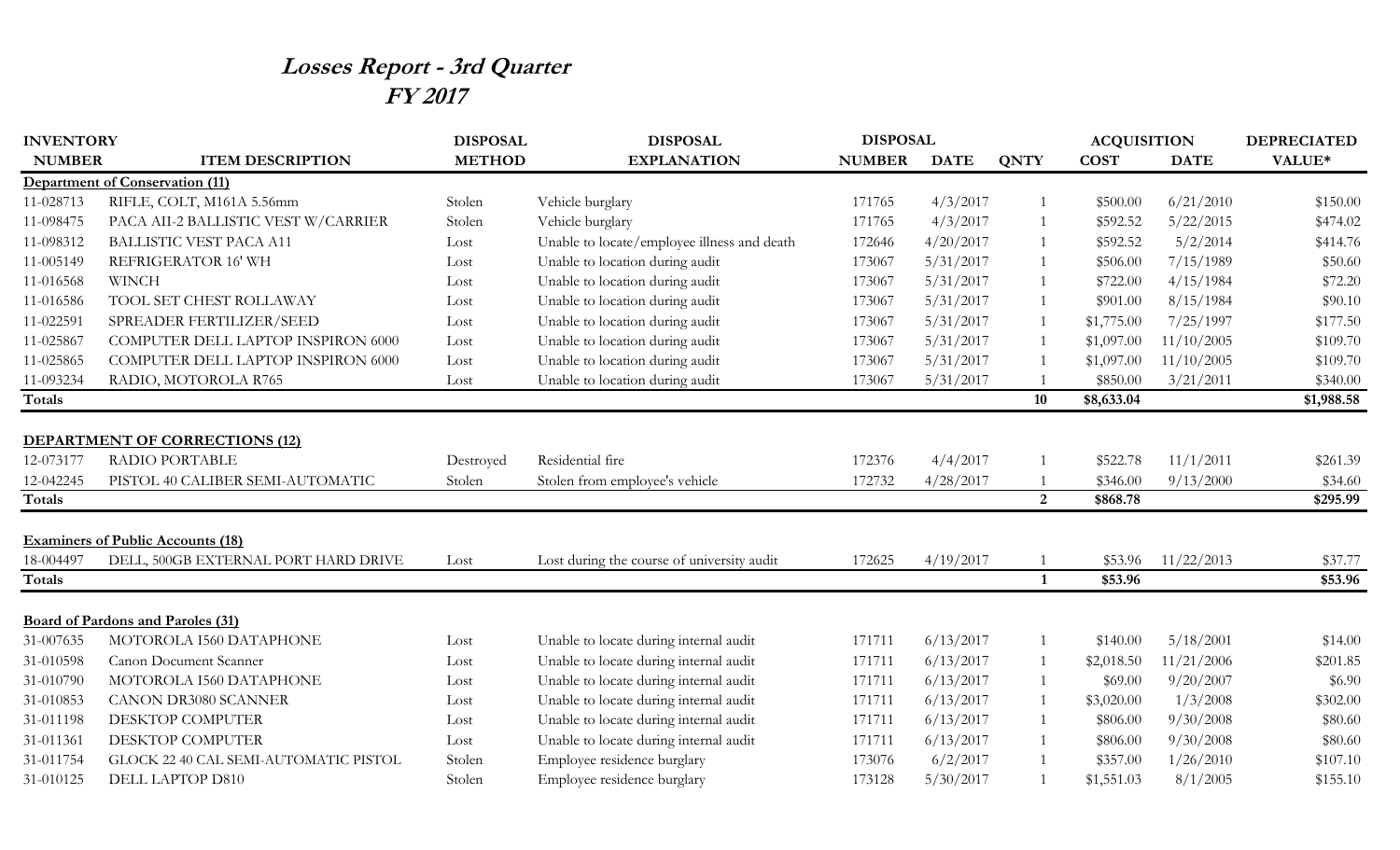| <b>INVENTORY</b> |                                          | <b>DISPOSAL</b> | <b>DISPOSAL</b>                               | <b>DISPOSAL</b> |             |              | <b>ACQUISITION</b> |             | <b>DEPRECIATED</b> |
|------------------|------------------------------------------|-----------------|-----------------------------------------------|-----------------|-------------|--------------|--------------------|-------------|--------------------|
| <b>NUMBER</b>    | <b>ITEM DESCRIPTION</b>                  | <b>METHOD</b>   | <b>EXPLANATION</b>                            | <b>NUMBER</b>   | <b>DATE</b> | <b>QNTY</b>  | <b>COST</b>        | <b>DATE</b> | VALUE*             |
| 31-014203        | iphone SE                                | Stolen          | Employee residence burglary                   | 173128          | 5/30/2017   |              | \$0.00             | 9/1/2016    | \$0.00             |
| 31-014215        | iphone SE                                | Stolen          | Employee residence burglary                   | 173128          | 5/30/2017   |              | \$0.00             | 9/1/2016    | \$0.00             |
| 31-011154        | <b>GARMIN NUVI 205</b>                   | Lost            | Unable to locate during internal audit        | 173141          | 6/2/2017    |              | \$189.00           | 9/16/2008   | \$18.90            |
| <b>Totals</b>    |                                          |                 |                                               |                 |             | 11           | \$8,956.53         |             | \$967.05           |
|                  |                                          |                 |                                               |                 |             |              |                    |             |                    |
|                  | ALABAMA LAW ENFORCEMENT AGENCY (35)      |                 |                                               |                 |             |              |                    |             |                    |
| 35-032201        | UTILITY TRAILER                          | Stolen          | Burglary from locked storage bldg at old post | 172380          | 4/3/2017    |              | \$835.00           | 6/15/1919   | \$83.50            |
| 35-040632        | LAWNMOWER 26 IN 8.5HP                    | Stolen          | Burglary from locked storage bldg at old post | 172380          | 4/3/2017    |              | \$749.00           | 1/27/1995   | \$74.90            |
| 35-074537        | LAWN MOWER RIDING                        | Stolen          | Burglary from locked storage bldg at old post | 172380          | 4/3/2017    |              | \$6,399.20         | 8/11/2009   | \$1,279.84         |
| 35-088183        | CAMERA BODY CAM KIT HD                   | Lost            | Lost during pursuit of suspect                | 172381          | 4/3/2017    |              | \$428.95           | 3/26/2015   | \$343.16           |
| Totals           |                                          |                 |                                               |                 |             | 4            | \$8,412.15         |             | \$1,781.40         |
|                  |                                          |                 |                                               |                 |             |              |                    |             |                    |
|                  | <b>ALABAMA STATE PORT AUTHORITY (47)</b> |                 |                                               |                 |             |              |                    |             |                    |
| 47-034580        | <b>IPAD</b>                              | Stolen          | Vehicle burglary                              | 173320          | 6/21/2017   |              | \$580.00           | 5/29/2013   | \$406.00           |
| Totals           |                                          |                 |                                               |                 |             | $\mathbf{1}$ | \$580.00           |             | \$406.00           |
|                  | Department of Conservation-Parks (54)    |                 |                                               |                 |             |              |                    |             |                    |
| 54-002826        | <b>BINOCULARS</b>                        | Lost            | Unable to location during audit               | 173068          | 5/31/2017   |              | \$525.00           | 4/15/1989   | \$52.50            |
| 54-018840        | SPRAYER PAINT                            | Lost            | Unable to location during audit               | 173068          | 5/31/2017   |              | \$1,135.00         | 4/15/1989   | \$113.50           |
| 54-023112        | RECEIVER UNICOM GEODIMETER               | Lost            | Unable to location during audit               | 173068          | 5/31/2017   |              | \$705.00           | 9/15/1985   | \$70.50            |
| 54-023285        | TRIBRACH WILD GDF22 W/OP                 | Lost            | Unable to location during audit               | 173068          | 5/31/2017   |              | \$520.00           | 9/15/1989   | \$52.00            |
| 54-023326        | <b>RADIO PORTABLE</b>                    | Lost            | Unable to location during audit               | 173068          | 5/31/2017   |              | \$592.00           | 8/15/1990   | \$59.20            |
| 54-023871        | WORKSTATION CUSTOM FURNITURE             | Lost            | Unable to location during audit               | 173068          | 5/31/2017   |              | \$2,110.00         | 3/1/1995    | \$211.00           |
| 54-023872        | WORKSTATION CUSTOM FURNITURE             | Lost            | Unable to location during audit               | 173068          | 5/31/2017   |              | \$2,110.00         | 3/1/1995    | \$211.00           |
| 54-023873        | WORKSTATION CUSTOM FURNITURE             | Lost            | Unable to location during audit               | 173068          | 5/31/2017   |              | \$2,110.00         | 3/1/1995    | \$211.00           |
| 54-023934        | WORKSTATION CUSTOM FURNITURE             | Lost            | Unable to location during audit               | 173068          | 5/31/2017   |              | \$1,870.79         | 5/2/1996    | \$187.08           |
| 54-024008        | <b>WORKSTATION</b>                       | Lost            | Unable to location during audit               | 173068          | 5/31/2017   |              | \$1,099.20         | 8/14/1997   | \$109.92           |
| 54-054719        | <b>RADIO MOBILE</b>                      | Lost            | Unable to location during audit               | 173068          | 5/31/2017   |              | \$672.00           | 1/15/1989   | \$67.20            |
| 54-055015        | <b>BLOWER TORO MASTER</b>                | Lost            | Unable to location during audit               | 173068          | 5/31/2017   |              | \$1,220.00         | 6/15/1990   | \$122.00           |
| 54-055482        | PICKER BALL HAWK                         | Lost            | Unable to location during audit               | 173068          | 5/31/2017   |              | \$1,813.53         | 2/24/1997   | \$181.35           |
| 54-057437        | <b>CART GOLF</b>                         | Lost            | Unable to location during audit               | 173068          | 5/31/2017   |              | \$3,150.72         | 7/29/1997   | \$315.07           |
| 54-081156        | BINOCULARS IMAGE STABILIZATION           | Lost            | Unable to location during audit               | 173068          | 5/31/2017   |              | \$964.00           | 8/24/2001   | \$96.40            |
| 54-081175        | BINOCULAR IMAGE STABILIZER               | Lost            | Unable to location during audit               | 173068          | 5/31/2017   |              | \$1,459.00         | 10/1/2001   | \$145.90           |
| 54-066449        | RADAR UNIT W/ANTENNAE & CONTROLLER       | Lost            | Unable to location during audit               | 173068          | 5/31/2017   |              | \$923.00           | 11/6/2002   | \$92.30            |
| 54-055680        | GOLF CART ELECTRIC W/CANOPY              |                 | Unable to location during audit               | 173068          | 5/31/2017   |              | \$2,807.00         | 7/25/2003   | \$280.70           |
|                  |                                          | Lost            |                                               |                 |             |              |                    |             |                    |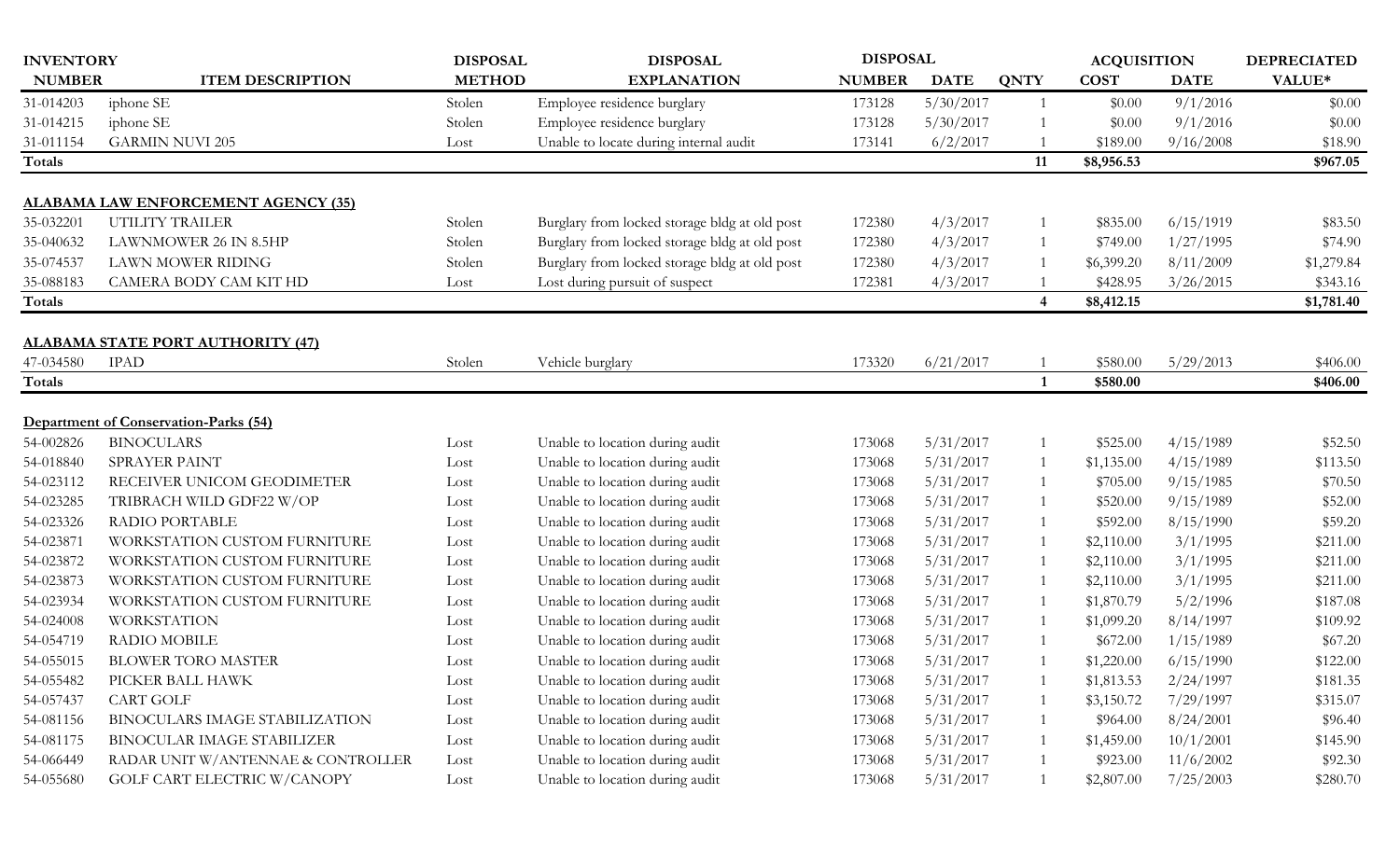| <b>INVENTORY</b> |                                             | <b>DISPOSAL</b> | <b>DISPOSAL</b>                      | <b>DISPOSAL</b> |             |                | <b>ACQUISITION</b> |             | <b>DEPRECIATED</b> |
|------------------|---------------------------------------------|-----------------|--------------------------------------|-----------------|-------------|----------------|--------------------|-------------|--------------------|
| <b>NUMBER</b>    | <b>ITEM DESCRIPTION</b>                     | <b>METHOD</b>   | <b>EXPLANATION</b>                   | <b>NUMBER</b>   | <b>DATE</b> | <b>QNTY</b>    | <b>COST</b>        | <b>DATE</b> | VALUE*             |
| 54-082684        | COMPUTER LAPTOP DELL LATITUDE               | Lost            | Unable to location during audit      | 173068          | 5/31/2017   | $\overline{1}$ | \$2,508.01         | 4/9/2002    | \$250.80           |
| 54-067498        | LAPTOP DELL INSPIRON 1200 NOTEBOOK          | Lost            | Unable to location during audit      | 173068          | 5/31/2017   | $\overline{1}$ | \$650.00           | 7/31/2006   | \$65.00            |
| 54-079484        | WASHING MACHINE COIN-OPERATED COM'L         | Lost            | Unable to location during audit      | 173068          | 5/31/2017   |                | \$519.00           | 10/25/2006  | \$51.90            |
| 54-064800        | GOLF CART CLUB CAR DS GAS (CART #24)        | Lost            | Unable to location during audit      | 173068          | 5/31/2017   |                | \$3,224.00         | 2/21/2008   | \$322.40           |
| 54-081647        | EPIRB 406 MHZ W/HYDROSTALK RELEASE          | Lost            | Unable to location during audit      | 173068          | 5/31/2017   | $\overline{1}$ | \$1,829.64         | 4/28/2008   | \$182.96           |
| 54-067584        | <b>COMPUTER LAPTOP</b>                      | Lost            | Unable to location during audit      | 173068          | 5/31/2017   |                | \$650.00           | 7/20/2006   | \$65.00            |
| 54-055734        | <b>ICEMAKER</b>                             | Lost            | Unable to location during audit      | 173068          | 5/31/2017   | $\overline{1}$ | \$1,725.00         | 6/15/2008   | \$172.50           |
| 54-090004        | VEST BODY ARMOR                             | Lost            | Unable to location during audit      | 173068          | 5/31/2017   |                | \$652.02           | 9/16/2010   | \$195.61           |
| 54-092158        | DELL OPTIPLEX GX280D DESKTOP                | Lost            | Unable to location during audit      | 173068          | 5/31/2017   | -1             | \$710.73           | 8/5/2005    | \$71.07            |
| 54-092159        | DELL OPTIPLEX GX280D DESKTOP                | Lost            | Unable to location during audit      | 173068          | 5/31/2017   | $\overline{1}$ | \$710.73           | 8/5/2005    | \$71.07            |
| 54-092858        | DELL OPTIPLEX GX280D DESKTOP                | Lost            | Unable to location during audit      | 173068          | 5/31/2017   |                | \$710.73           | 8/5/2005    | \$71.07            |
| 54-092219        | LAPTOP HP ELITEPAD W/KEYBOARD               | Lost            | Unable to location during audit      | 173068          | 5/31/2017   |                | \$1,136.00         | 9/25/2013   | \$681.60           |
| 54-099851        | LAPTOP DELL LATITUDE E6530                  | Lost            | Unable to location during audit      | 173068          | 5/31/2017   | $\overline{1}$ | \$1,179.35         | 3/26/2014   | \$825.55           |
| 54-099947        | CARD PRINTER ZEBRA ZXP SERIES 3             | Lost            | Unable to location during audit      | 173068          | 5/31/2017   | $\overline{1}$ | \$1,612.12         | 4/3/2014    | \$1,128.48         |
| 54-083062        | <b>WINCH</b>                                | Destroyed       | Broken and disposed of into dumpster | 173109          | 5/25/2017   |                | \$867.69           | 1/15/2003   | \$86.77            |
| 54-018642        | A/C                                         | Stolen          | Unable to location during audit      | 173116          | 5/25/2017   |                | \$509.00           | 4/15/1985   | \$50.90            |
| 54-018849        | A/C                                         | Stolen          | Unable to location during audit      | 173116          | 5/25/2017   |                | \$700.00           | 4/15/1989   | \$70.00            |
| 54-018850        | A/C                                         | Stolen          | Unable to location during audit      | 173116          | 5/25/2017   | $\overline{1}$ | \$700.00           | 4/15/1989   | \$70.00            |
| 54-050547        | <b>RADIO MOBILE</b>                         | Stolen          | Unable to location during audit      | 173116          | 5/25/2017   |                | \$1,390.00         | 10/15/1990  | \$139.00           |
| 54-066319        | MICROWAVE OVEN                              | Stolen          | Unable to location during audit      | 173116          | 5/25/2017   |                | \$620.00           | 5/1/1997    | \$62.00            |
| 54-066349        | SCANNER COMPUTERIZED AUTO                   | Stolen          | Unable to location during audit      | 173125          | 5/30/2017   |                | \$2,195.00         | 6/16/2000   | \$219.50           |
| 54-069392        | PROJECTOR EPSON                             | Stolen          | Unable to location during audit      | 173125          | 5/30/2017   |                | \$658.00           | 11/22/2006  | \$65.80            |
| Totals           |                                             |                 |                                      |                 |             | 40             | \$51,243.26        |             | \$7,497.61         |
|                  |                                             |                 |                                      |                 |             |                |                    |             |                    |
|                  | <b>Insurance Department (58)</b>            |                 |                                      |                 |             |                |                    |             |                    |
| 58-003913        | 2010 FORD F-150 PICKUP Flex Fuel            | Destroyed       | Totalled in MVA                      | 172506          | 4/17/2017   |                | \$26,467.00        | 1/27/2010   | \$7,940.10         |
| <b>Totals</b>    |                                             |                 |                                      |                 |             |                | \$26,467.00        |             | \$7,940.10         |
|                  | <b>Office of Prosecution Services (AP)</b>  |                 |                                      |                 |             |                |                    |             |                    |
| AP-001261        | 2007 FORD CR VIC (BLK)                      | Destroyed       | Totaled in MVA                       | 173261          | 6/13/2017   |                | \$20,071.00        | 1/8/2007    | \$2,007.10         |
| Totals           |                                             |                 |                                      |                 |             |                | \$20,071.00        |             | \$2,007.10         |
|                  |                                             |                 |                                      |                 |             |                |                    |             |                    |
|                  | <b>ALABAMA ONSITE WASTEWATER BOARD (BS)</b> |                 |                                      |                 |             |                |                    |             |                    |
| BS-000064        | 2015 Ford Taurus                            | Destroyed       | Totaled in MVA                       | 172199          | 4/27/2017   |                | \$23,055.00        | 10/24/2014  | \$18,444.00        |
| Totals           |                                             |                 |                                      |                 |             |                | \$23,055.00        |             | \$18,444.00        |